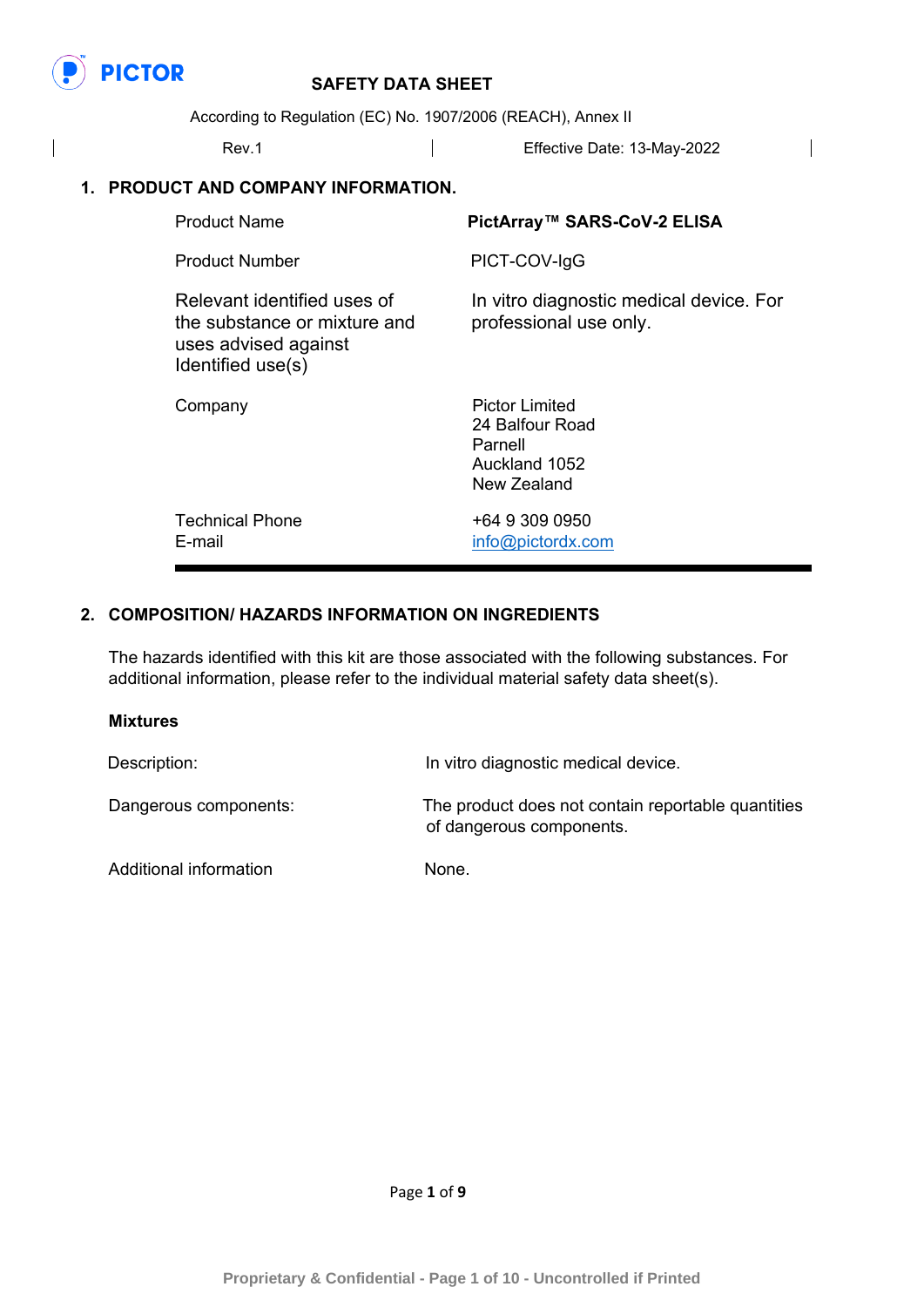

 $\overline{\phantom{a}}$ 

# **PICTOR** SAFETY DATA SHEET

According to Regulation (EC) No. 1907/2006 (REACH), Annex II

Rev.1 **Effective Date: 13-May-2022** 

 $\overline{\phantom{a}}$ 

#### **Kit Components**

The components contain non-hazardous substances listed in the Table below

| Sr.<br>no      | <b>Component</b>                        | <b>Hazardous substance</b> | % By weight |
|----------------|-----------------------------------------|----------------------------|-------------|
| 1              | PictArray™ SARS-CoV-2<br><b>ELISA</b>   | None                       | N/A         |
| 2              | Sample Diluent                          | None                       | N/A         |
| 3              | <b>Wash Buffer</b>                      | None                       | N/A         |
| 4              | Peroxidase Conjugated<br>anti-Human IgG | Sodium Azide               | < 0.01      |
| 5              | <b>TMB Substrate</b>                    | None                       | N/A         |
| 6              | Anti-SP Protein control                 | <b>None</b>                | N/A         |
| $\overline{7}$ | Anti-NP Protein control                 | None                       | N/A         |

### **3. HAZARDS IDENTIFICATION**

Classification of the substance or mixture Not Classified as hazardous Regulation (EC) No. 1272/2008 (CLP)

### **Emergency Overview**

### **OSHA Hazards**

No known OSHA hazards Not a dangerous substance according to GHS.

| Label elements                                                                      | No Measures Required                                                   |  |
|-------------------------------------------------------------------------------------|------------------------------------------------------------------------|--|
| Other Hazards                                                                       | None                                                                   |  |
| <b>HMIS Classification</b><br>Health Hazards:<br>Flammability:<br>Physical hazards: | 0<br>0<br>0                                                            |  |
| <b>NFPA Rating</b><br>Flammability:<br>Fire:<br>Reactivity:                         | 0<br>0<br>0                                                            |  |
| <b>Potential Health Effects</b><br>Inhalation                                       | May be harmful if inhaled. May cause<br>respiratory tract irritation.  |  |
| Skin                                                                                | May be harmful if absorbed through skin.<br>May cause skin irritation. |  |
| Eyes<br>Ingestion                                                                   | May cause eye irritation.<br>May be harmful if swallowed.              |  |

Page **2** of **9**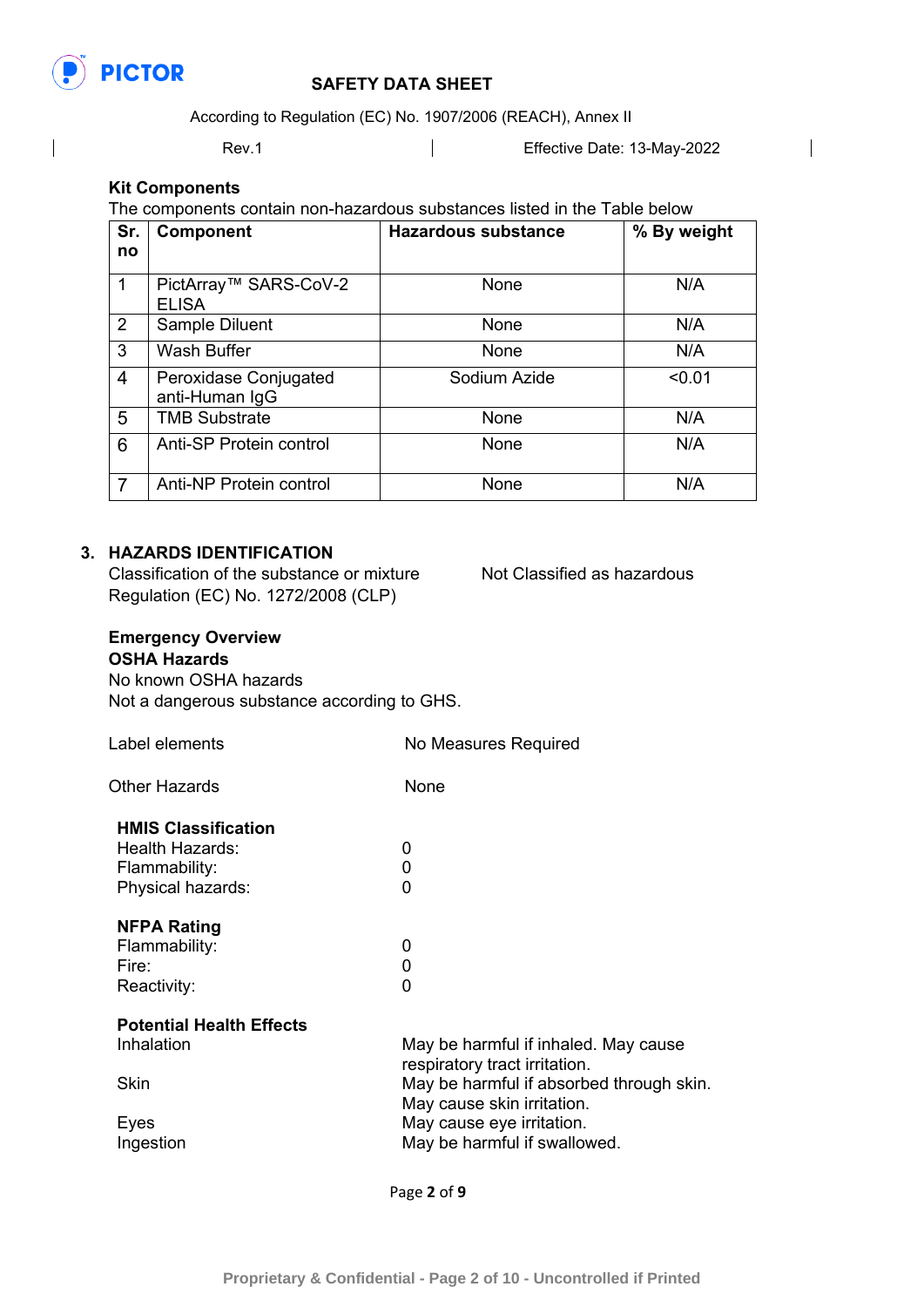

According to Regulation (EC) No. 1907/2006 (REACH), Annex II

| Rev.1 | Effective Date: 13-May-2022 |
|-------|-----------------------------|
|       |                             |

#### **4. FIRST AID MEASURES**



|                           | <b>Skin contact</b>                                                           | Rinse with plenty of water. If symptoms arise, call a doctor.<br>Rinse immediately with plenty of water for at least 15<br>minutes. If symptoms persist, call a doctor. |                                                 |
|---------------------------|-------------------------------------------------------------------------------|-------------------------------------------------------------------------------------------------------------------------------------------------------------------------|-------------------------------------------------|
|                           | Eye contact                                                                   |                                                                                                                                                                         |                                                 |
|                           | Ingestion                                                                     | Wash out mouth with water. Do not induce vomiting without<br>medical care.                                                                                              |                                                 |
|                           | <b>Inhalation</b>                                                             | Move person to fresh air. If discomfort persists, call a<br>doctor.                                                                                                     |                                                 |
|                           | Most important symptoms and effects,<br>both acute and delayed                |                                                                                                                                                                         | :None known.                                    |
|                           | Indication of the immediate medical<br>attention and special treatment needed |                                                                                                                                                                         | :None.                                          |
| 5. FIRE FIGHTING MEASURES |                                                                               |                                                                                                                                                                         |                                                 |
|                           | Suitable extinguishing media                                                  |                                                                                                                                                                         | Water spray and carbon dioxide $(CO2)$<br>foam. |
|                           | Special protective equipment                                                  |                                                                                                                                                                         | Wear self-contained breathing apparatus         |

and protective suit.

### **6. ACCIDENTAL RELEASE MEASURES**

Personal precautions: Avoid dust formation and avoid breathing vapours, mist, or gas.

Environmental precautions: Do not let product enter drains.

Methods and materials for containment and cleaning up: Keep in suitable, closed containers for disposal

### **7. HANDLING AND STORAGE**

| Handling | Always wear recommended personal protective equipment. Use       |
|----------|------------------------------------------------------------------|
|          | gloves when handling. No other special handling advice required. |
| Storage  | Store between 2 ° C to 8 ° C                                     |

Page **3** of **9**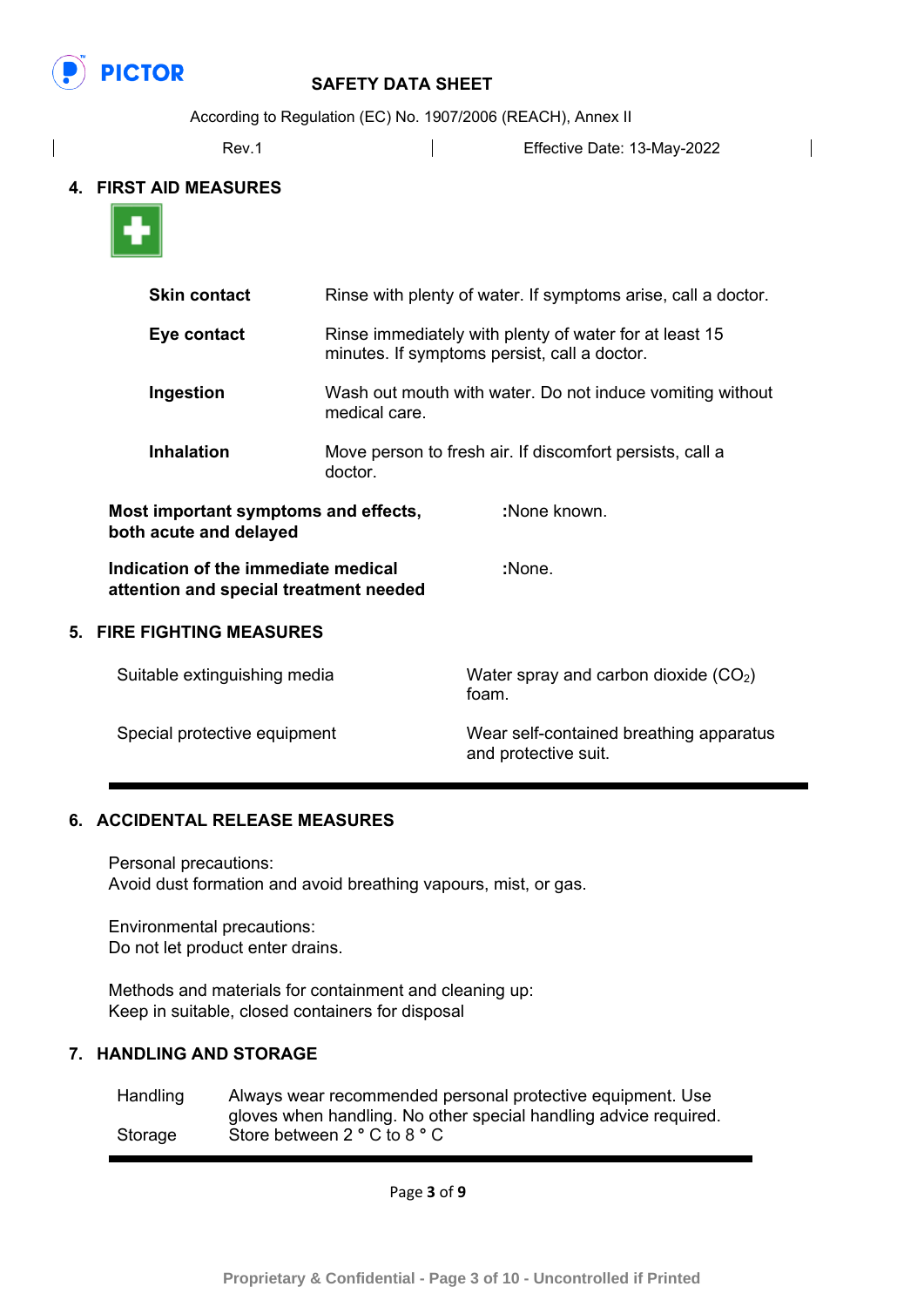

According to Regulation (EC) No. 1907/2006 (REACH), Annex II

Rev.1 **Effective Date: 13-May-2022** 

### **8. EXPOSSURE CONTROLS/PERSONAL PROTECTION**

Contains no substances with occupational exposure limit values.

#### **Personal protective equipment**

#### **Respiratory protection**

Respiratory protection is not required. Where protection from nuisance levels of dusts is desired, use type N95 (US) or type P1 (EN 143) dust masks. Use respirators and components tested and approved under appropriate government standards such as NIOSH (US) or CEN (EU).

#### **Hand protection**



Handle with gloves. Gloves must be inspected prior to use. Use proper gloves removal technique (without touching glove's outer surface) to avoid skin contact with this product. Dispose of contaminated gloves after use in accordance with applicable laws and good laboratory practices. Wash and dry hands.

#### **Eye/Face protection**



Use equipment for eye protection tested and approved under appropriate government standards such as NIOSH (US) or EN 166 (EU).

#### **Skin and body protection**

Choose body protection in relation to its type, to the concentration and number of dangerous substances, and to the specific workplace. The type of protective equipment must be selected according to the concentration and amount of the dangerous substance at the specific workplace.

#### **Hygiene measures**

General industrial hygiene practice.

### **9. PHYSICAL AND CHEMICAL PROPERTIES**

#### **Appearance**

Form **Liquid** 

Colour No data available

Page **4** of **9**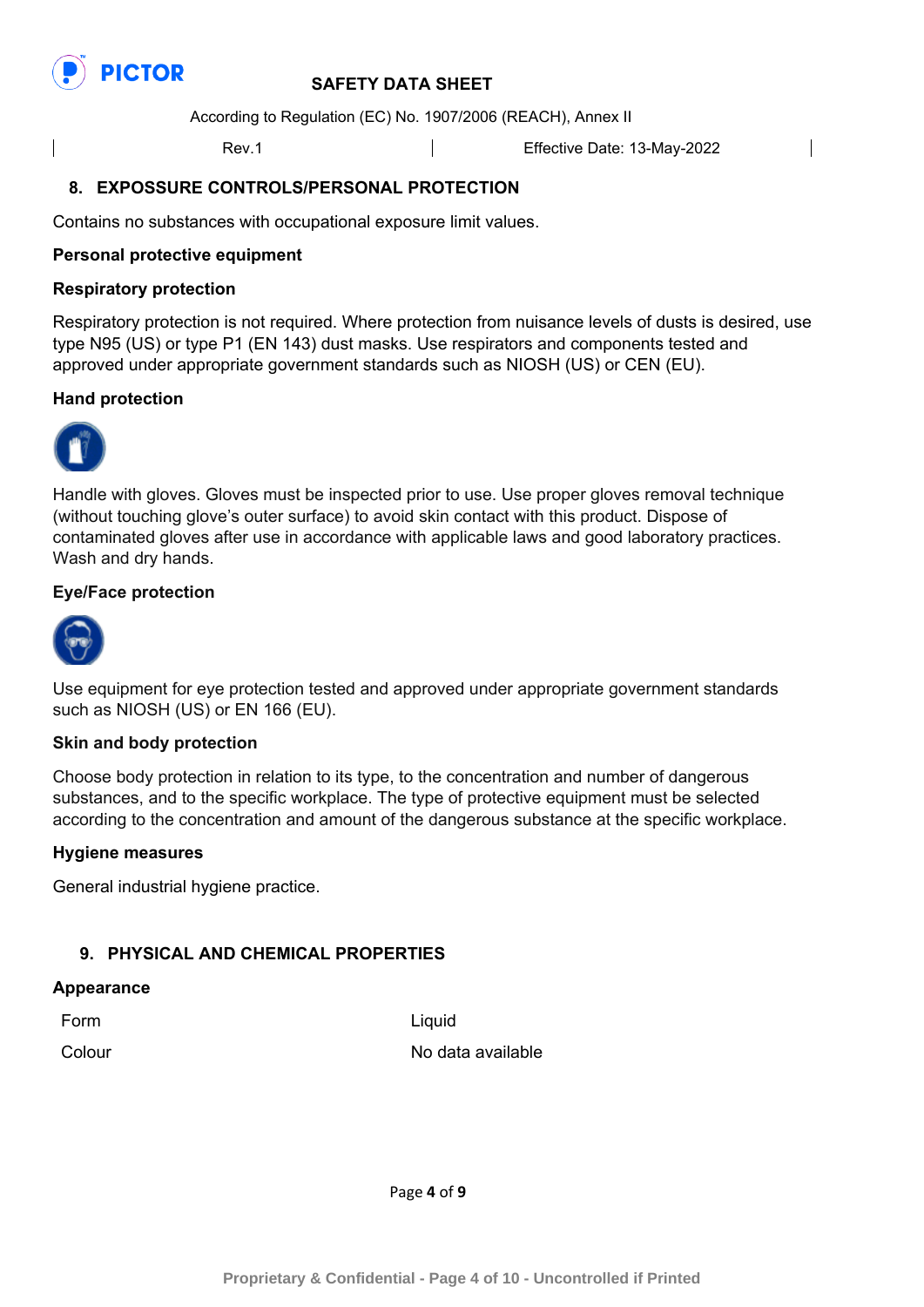

According to Regulation (EC) No. 1907/2006 (REACH), Annex II

Rev.1 **Effective Date: 13-May-2022** 

 $\overline{\phantom{a}}$ 

#### **Safety data**

| рH                                      | 7.5               |
|-----------------------------------------|-------------------|
| Melting point/freezing point            | No data available |
| <b>Boiling point</b>                    | No data available |
| Flash point                             | No data available |
| Ignition temperature                    | No data available |
| Autoignition temperature                | No data available |
| Lower explosion limit                   | No data available |
| Upper explosion limit                   | No data available |
| Vapour pressure                         | No data available |
| Density                                 | No data available |
| Water solubility                        | No data available |
| Partial coefficient:<br>n-octanol/water | No data available |
| Odour                                   | No data available |
| <b>Odour Threshold</b>                  | No data available |
| Evaporation rate                        | No data available |

### **10. STABILITY AND REACTIVITY**

**Chemical stability**  Stable under recommended storage conditions.

### **Possibility of hazardous reactions**  No data available

**Conditions to avoid**  No data available

**Materials to avoid**  Strong oxidizing agents

### **Hazardous decomposition products**

Hazardous decomposition products formed under fire conditions. Nature of decomposition products not known. Other decomposition products- no data available

Page **5** of **9**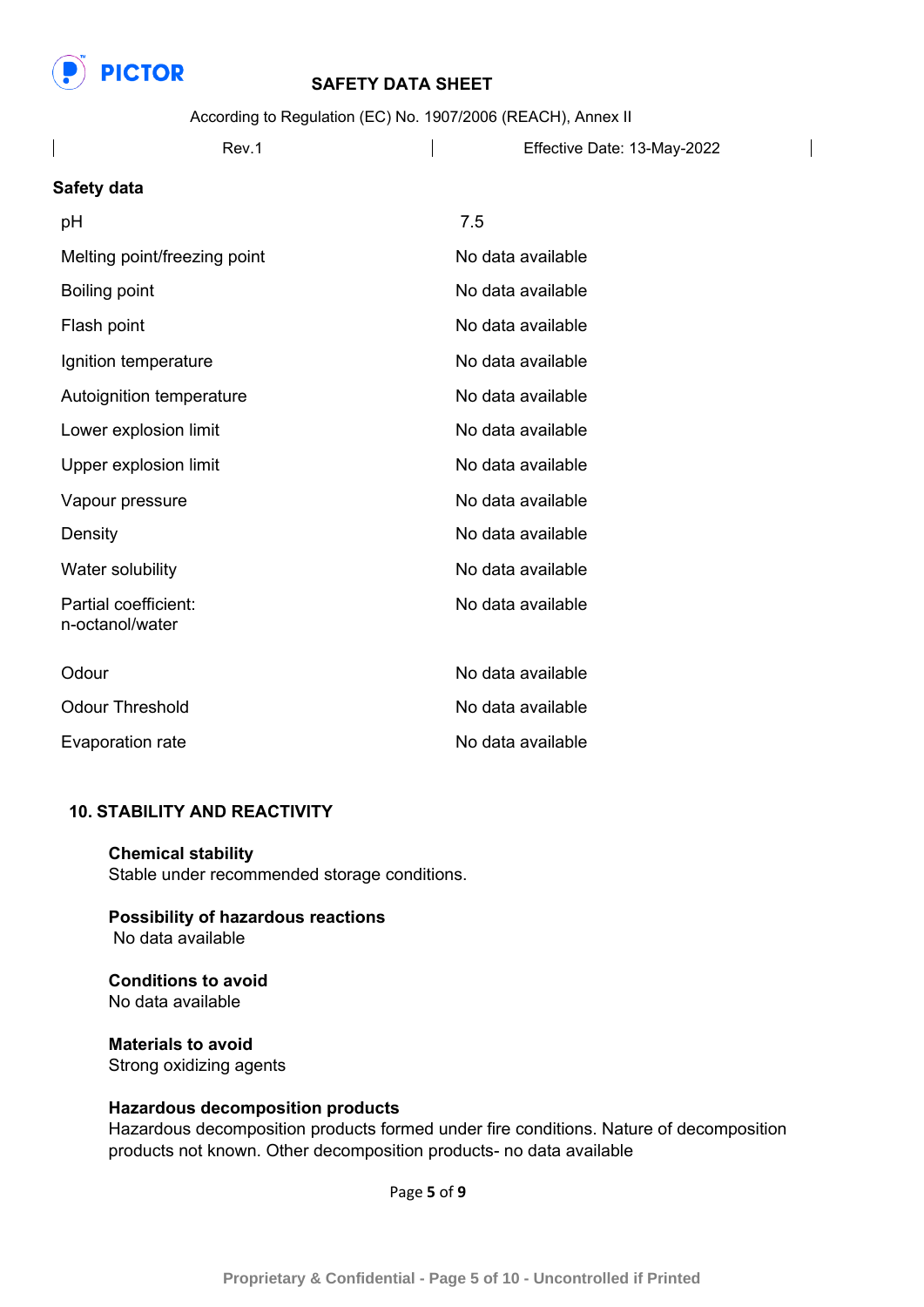

According to Regulation (EC) No. 1907/2006 (REACH), Annex II

Rev.1 **Effective Date: 13-May-2022** 

 $\overline{\phantom{a}}$ 

### **11. TOXICOLOGICAL INFORMATION**

| <b>Acute Toxicity</b><br><b>Oral LD50</b> | No data available |
|-------------------------------------------|-------------------|
| <b>Inhalation LD50</b>                    | No data available |
| <b>Dermal LD50</b>                        | No data available |
|                                           |                   |
| Other information on acute toxicity       | No data available |
| <b>Skin corrosion/irritation</b>          | No data available |
| Serious eye damage/eye irritation         | No data available |
| <b>Respiratory or skin sensitization</b>  | No data available |
| <b>Germ cell mutagenicity</b>             | No data available |

#### **Carcinogenicity**

| IARC:         | No component of this product present at levels greater than or equal to<br>0.1% is identified as probably, possible or confirmed human carcinogen by<br>IARC. |
|---------------|---------------------------------------------------------------------------------------------------------------------------------------------------------------|
| <b>ACGIH:</b> | No component of this product present at levels greater than or equal to<br>0.1% is identified as a carcinogen or potential carcinogen by ACGIH.               |
| NTP:          | No component of this product present at levels greater than or equal to<br>0.1% is identified                                                                 |
| <b>OSHA:</b>  | No component of this product present at levels greater than or equal to<br>0.1% is identified as a carcinogen or potential carcinogen by OSHA.                |

| <b>Reproductive toxicity</b> | No data available |
|------------------------------|-------------------|
| <b>Teratogenicity</b>        | No data available |

**Specific target organ toxicity** - single exposure (Globally Harmonized System) no data available **Specific target organ toxicity** -repeated exposure (Globally Harmonized System) no data available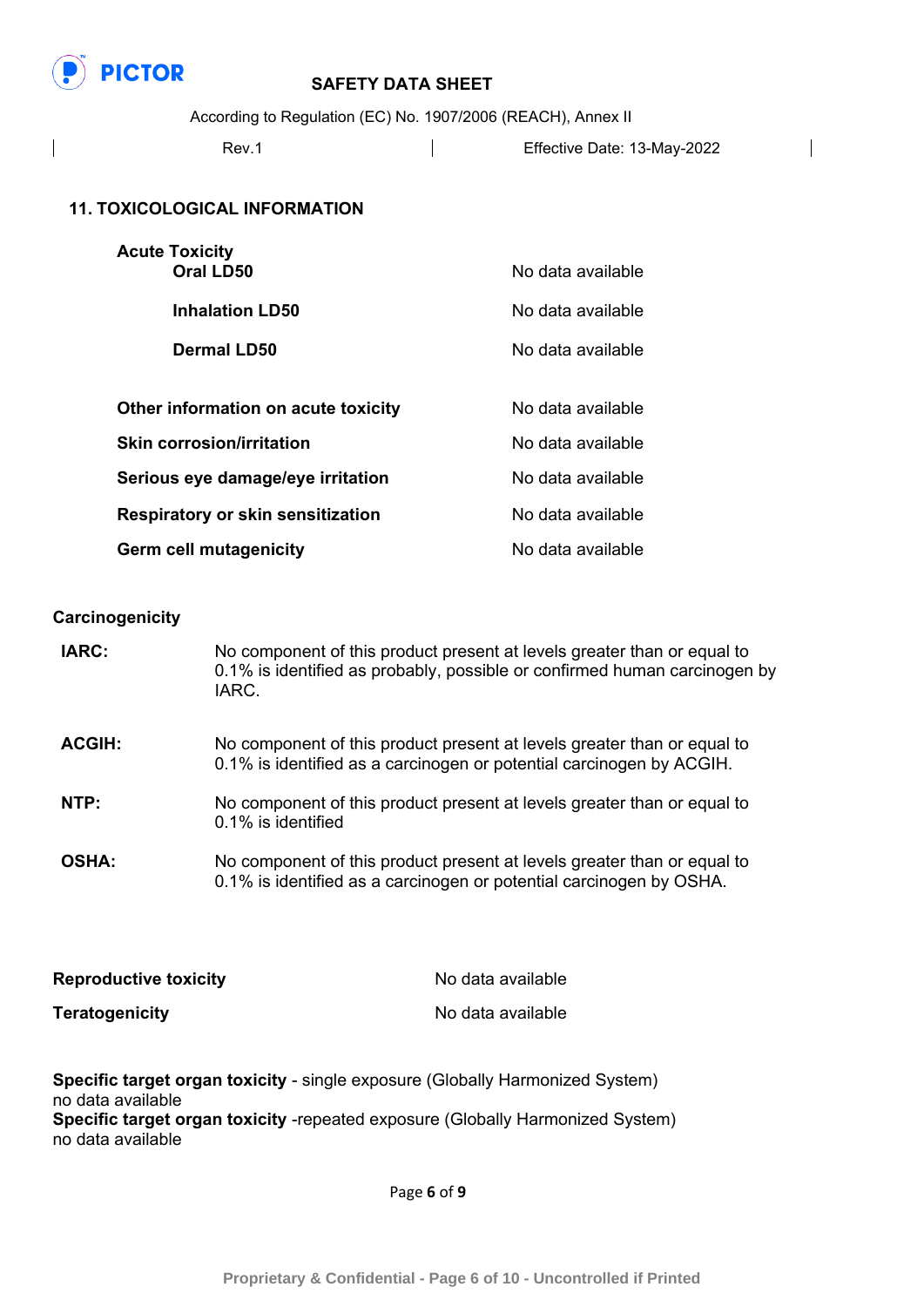

According to Regulation (EC) No. 1907/2006 (REACH), Annex II

| Rev.1 | Effective Date: 13-May-2022 |  |
|-------|-----------------------------|--|
|-------|-----------------------------|--|

#### **12. ECOLOGICAL INFORMATION**

| <b>Toxicity Data</b>          | No data available |
|-------------------------------|-------------------|
| Persistence and degradability | No data available |
| Bio accumulative potential    | No data available |
| Mobility in soil              | No data available |
| PBT and vPBT assessment       | No data available |
| Other adverse effects         | No data available |

### **13. DISPOSAL CONSIDERATIONS**

| <b>Product</b>                 | Offer surplus and non-recyclable<br>solutions to a licensed disposal<br>company. Chemical residues and<br>remains should be routinely handled<br>as special waste. This must be<br>disposed of in compliance with anti-<br>pollution and other laws of the<br>country concerned. To ensure<br>compliance we recommend that you<br>contact the relevant (local) authorities<br>and/or an approved waste disposal<br>company for information |
|--------------------------------|--------------------------------------------------------------------------------------------------------------------------------------------------------------------------------------------------------------------------------------------------------------------------------------------------------------------------------------------------------------------------------------------------------------------------------------------|
| European waste catalogue:      | 18 01 07.                                                                                                                                                                                                                                                                                                                                                                                                                                  |
| Packaging:                     | Disposal should be in accordance with<br>local, state, or national legislation.<br>Packaging materials may be recycled.<br>Contact your local service providers for<br>further information.                                                                                                                                                                                                                                                |
| Contaminated packaging product | Dispose unused product.                                                                                                                                                                                                                                                                                                                                                                                                                    |

#### **14. TRANSPORT INFORMATION**

Not classified as dangerous in the meaning of transport regulations.

| <b>Hazard Class</b>     | Data not yet available |
|-------------------------|------------------------|
| <b>Subsidiary Class</b> | Data not yet available |
| Packing Group           | Data not yet available |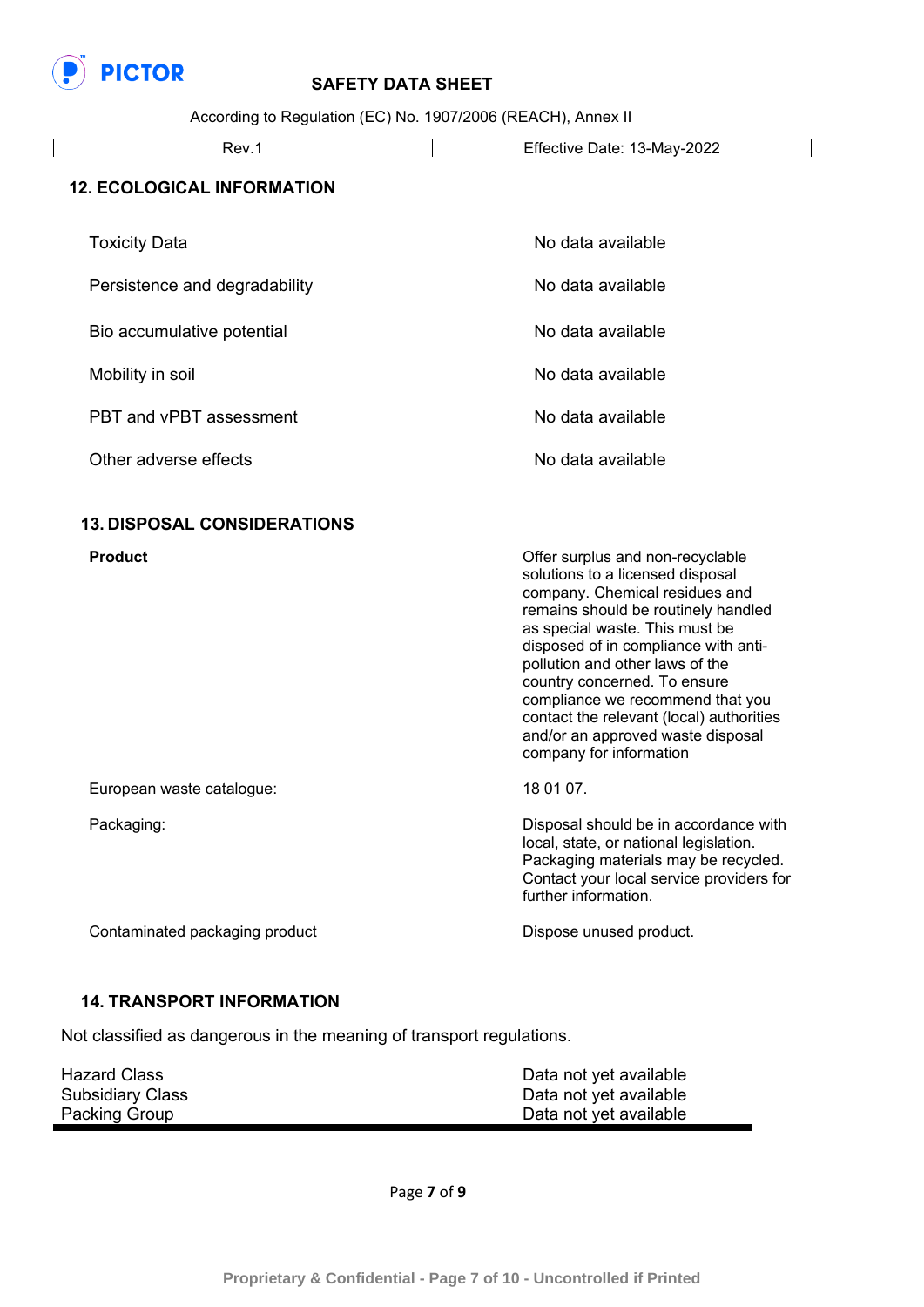

UN Number

and the IBC Code

Transport hazard class(es) Environmental hazards Special precautions for user

## **PICTOR** SAFETY DATA SHEET

According to Regulation (EC) No. 1907/2006 (REACH), Annex II

Transport in bulk according to Annex II of MARPOL73/78

Rev.1 **Effective Date: 13-May-2022** 

Data not yet available Transport hazard class(es) Not applicable. Not applicable. Not applicable.

### **15. REGULATORY INFORMATION**

Safety, health, and environmental regulations/ In Vitro diagnostics medical devices directive legislation specific for the substance 98/79/EC. or mixture. OSHA Hazard Communication

 Standard. 29 CFR 1910.1200 Consumer Product Safety Regulations 16 CFR 1600 IVD Product Labelling 21 CFR 809.

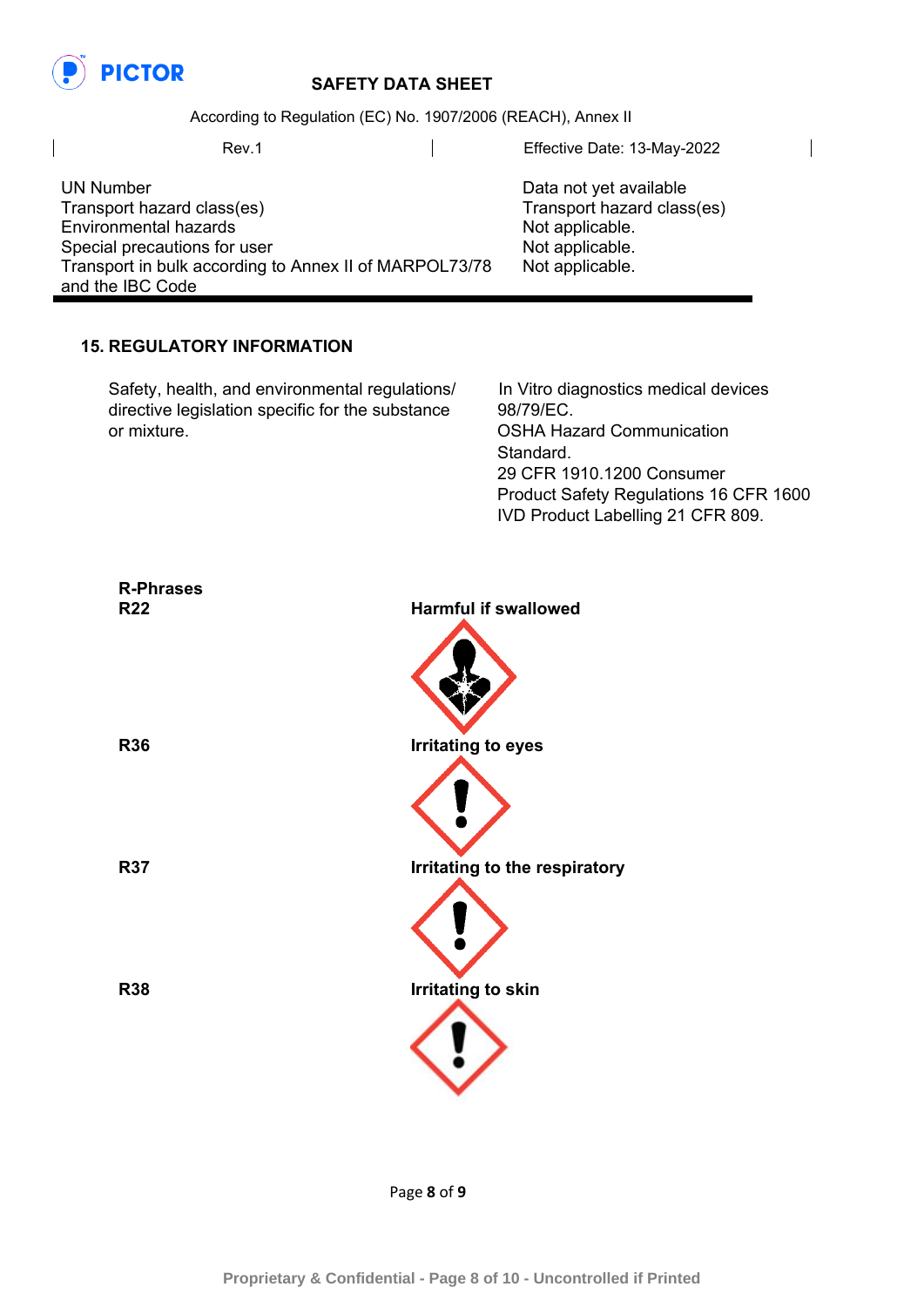

 $\overline{\phantom{a}}$ 

| According to Regulation (EC) No. 1907/2006 (REACH), Annex II |             |                                                                              |  |  |
|--------------------------------------------------------------|-------------|------------------------------------------------------------------------------|--|--|
| Rev.1                                                        |             | Effective Date: 13-May-2022                                                  |  |  |
| <b>S-Phrases</b><br><b>S28</b>                               | with water. | After contact with skin, wash thoroughly                                     |  |  |
|                                                              |             |                                                                              |  |  |
| S37/39                                                       | clothing.   | Wear gloves and suitable protective                                          |  |  |
| <b>S45</b>                                                   |             | In case of accident or if you feel unwell,<br>seek immediate medical advice. |  |  |

 $\overline{\phantom{a}}$ 

### **16. OTHER INFORMATION**

The information provided in this Material Safety Data Sheet is believed to be accurate and does not purport to be all inclusive and shall be used only as a guide. It is the responsibility of the user to determine applicability of these data to formulate necessary safety precautions. Pictor Limited shall not be held liable for any damage resulting from handling or from contact with the above product.

*End of the document.*

Page **9** of **9**